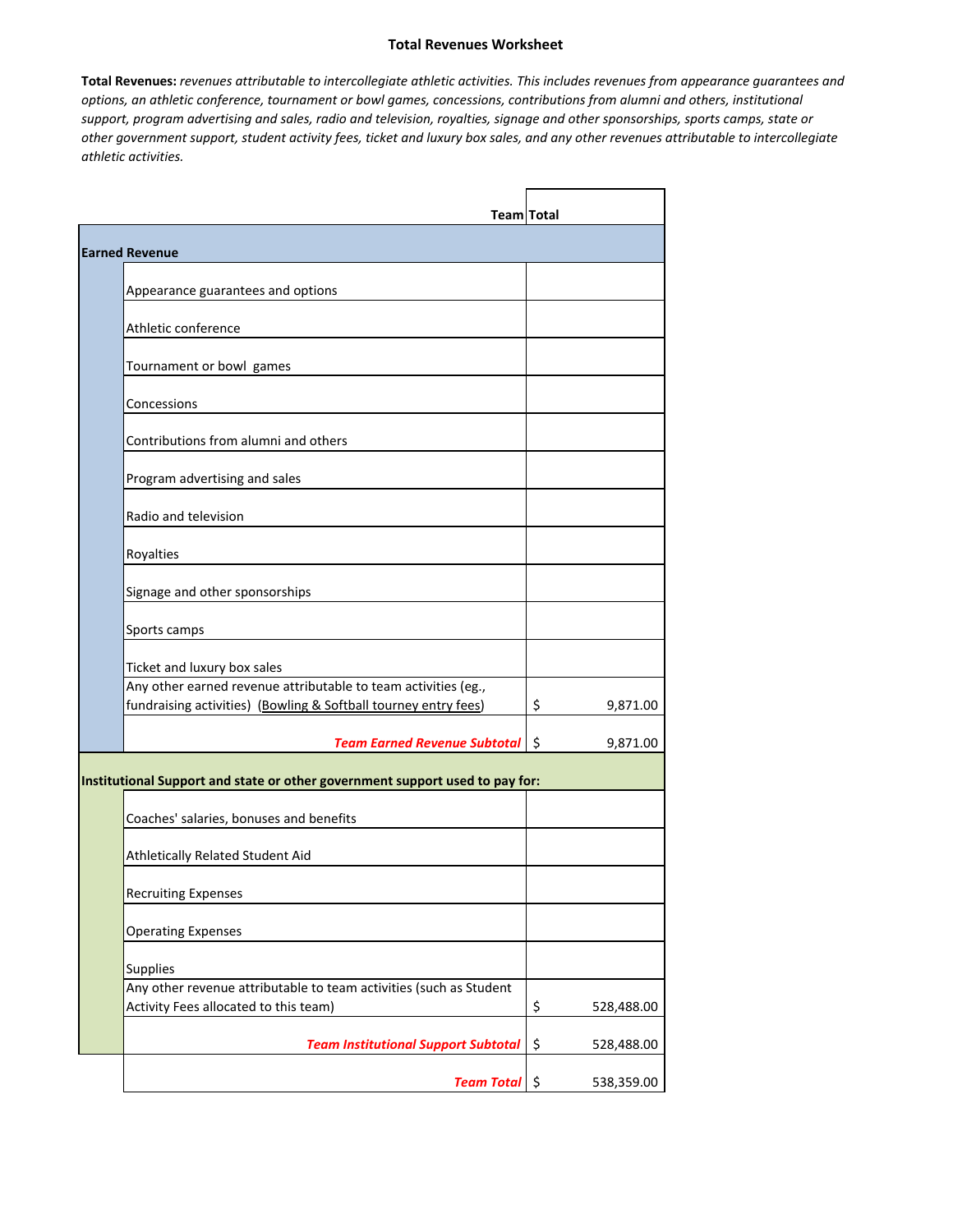**Total Expenses:** *expenses attributable to intercollegiate athletic activities. This includes appearance guarantees and options, athletically related student aid, contract services, equipment, fundraising activities, operating expenses, promotional activities, recruiting expenses, salaries and benefits, supplies, travel, and any other expenses attributable to intercollegiate athletic activities.*

| <b>Team</b>                                       | <b>Baseball</b> |
|---------------------------------------------------|-----------------|
| <b>Head Coaches' Salaries</b>                     | \$<br>12,800.00 |
| <b>Assistant Coaches' Salaries</b>                | \$<br>10,320.00 |
| Athletically Related Student Aid                  | \$<br>2,000.00  |
| <b>Recruiting Expenses</b>                        |                 |
| <b>Operating (Game-day) Expenses</b>              | \$<br>22,325.00 |
| <b>Team Subtotal</b>                              | \$<br>47,445.00 |
| Appearance guarantees & options                   | \$              |
| Contract services                                 | \$              |
| Practice equipment                                | \$              |
| <b>Fundraising activities</b>                     | \$              |
| <b>Promotional activities</b>                     | \$              |
| <b>Benefits</b>                                   | \$              |
| Supplies                                          | \$              |
| <b>Travel</b>                                     | \$              |
| Any other expense attributable to team activities | \$              |
| <b>Team Total</b>                                 | \$<br>47,445.00 |

| Team                               | M. Basketball   |
|------------------------------------|-----------------|
|                                    |                 |
| <b>Head Coaches' Salaries</b>      | 10,450.00       |
| <b>Assistant Coaches' Salaries</b> | \$<br>9,000.00  |
| Athletically Related Student Aid   |                 |
| <b>Recruiting Expenses</b>         |                 |
| Operating (Game-day) Expenses      | \$<br>5,606.00  |
| <b>Team Subtotal</b>               | \$<br>25,056.00 |
| Appearance guarantees & options    |                 |
| Contract services                  |                 |
| Practice equipment                 |                 |
| <b>Fundraising activities</b>      |                 |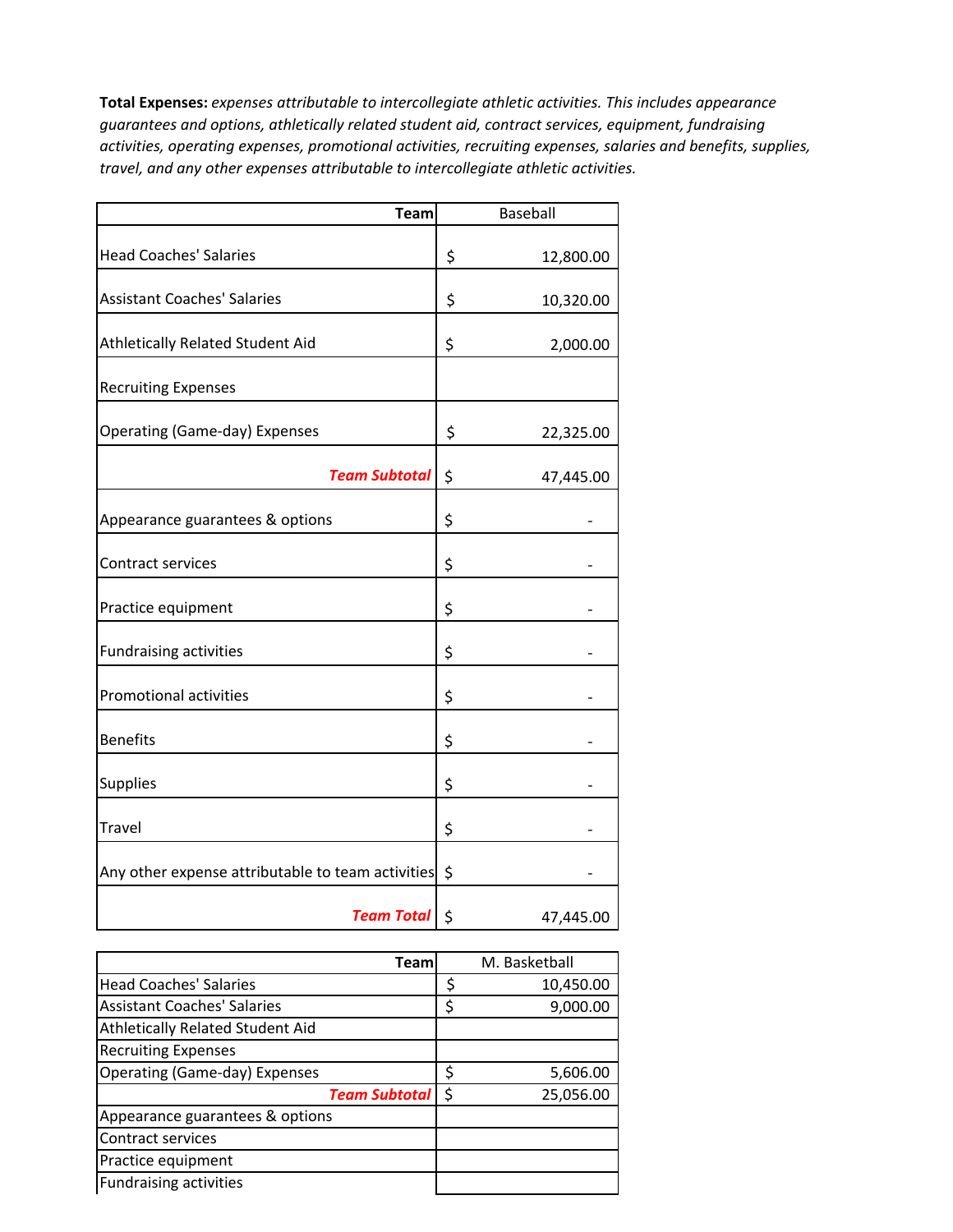| <b>Promotional activities</b>                     |           |
|---------------------------------------------------|-----------|
| <b>Benefits</b>                                   |           |
| <b>Supplies</b>                                   |           |
| Travel                                            |           |
| Any other expense attributable to team activities |           |
| <b>Team Total</b>                                 | 25,056.00 |

| Team                                              | M. Soccer       |
|---------------------------------------------------|-----------------|
| <b>Head Coaches' Salaries</b>                     | \$<br>7,700.00  |
| <b>Assistant Coaches' Salaries</b>                | \$<br>4,200.00  |
| Athletically Related Student Aid                  |                 |
| <b>Recruiting Expenses</b>                        |                 |
| <b>Operating (Game-day) Expenses</b>              | \$<br>11,567.00 |
| <b>Team Subtotal</b>                              | \$<br>23,467.00 |
| Appearance guarantees & options                   |                 |
| Contract services                                 |                 |
| Practice equipment                                |                 |
| <b>Fundraising activities</b>                     |                 |
| <b>Promotional activities</b>                     |                 |
| <b>Benefits</b>                                   |                 |
| <b>Supplies</b>                                   |                 |
| Travel                                            |                 |
|                                                   |                 |
| Any other expense attributable to team activities |                 |
| Team Total I                                      | \$<br>23,467.00 |

| Team                                              | M. Golf         |
|---------------------------------------------------|-----------------|
| <b>Head Coaches' Salaries</b>                     | \$<br>7,920.00  |
| <b>Assistant Coaches' Salaries</b>                | \$<br>2,900.00  |
| <b>Athletically Related Student Aid</b>           |                 |
| <b>Recruiting Expenses</b>                        |                 |
| Operating (Game-day) Expenses                     | \$<br>1,076.00  |
| <b>Team Subtotal</b>                              | \$<br>11,896.00 |
| Appearance guarantees & options                   |                 |
| Contract services                                 |                 |
| Practice equipment                                |                 |
| <b>Fundraising activities</b>                     |                 |
| <b>Promotional activities</b>                     |                 |
| <b>Benefits</b>                                   |                 |
| <b>Supplies</b>                                   |                 |
| Travel                                            |                 |
| Any other expense attributable to team activities |                 |
| <b>Team Total</b>                                 | \$<br>11,896.00 |

|                               | <b>Teaml</b> | M Bowling |          |
|-------------------------------|--------------|-----------|----------|
| <b>Head Coaches' Salaries</b> |              |           | 1.650.00 |
| Assistant Coaches' Salaries   |              |           | 1,685.00 |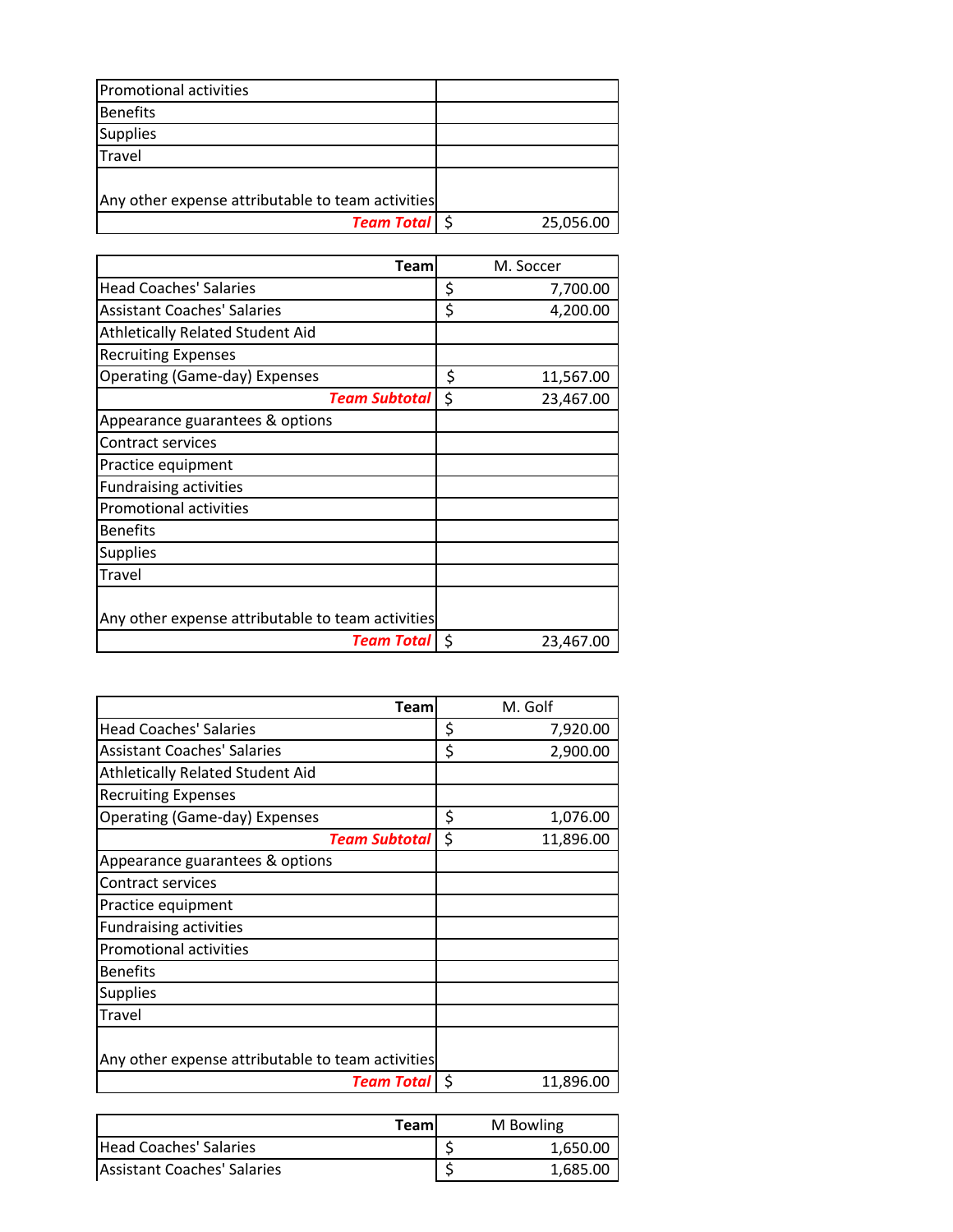| Athletically Related Student Aid                  |                |
|---------------------------------------------------|----------------|
| <b>Recruiting Expenses</b>                        |                |
| Operating (Game-day) Expenses                     | \$<br>288.00   |
| <b>Team Subtotal</b>                              | \$<br>3,623.00 |
| Appearance guarantees & options                   |                |
| <b>Contract services</b>                          |                |
| Practice equipment                                |                |
| <b>Fundraising activities</b>                     |                |
| <b>Promotional activities</b>                     |                |
| <b>Benefits</b>                                   |                |
| <b>Supplies</b>                                   |                |
| Travel                                            |                |
|                                                   |                |
| Any other expense attributable to team activities |                |
| Team Total                                        | \$<br>3.623.00 |

| Team                                              |    | W. Volleyball |
|---------------------------------------------------|----|---------------|
| <b>Head Coaches' Salaries</b>                     | \$ | 4,800.00      |
| <b>Assistant Coaches' Salaries</b>                | \$ | 6,400.00      |
| Athletically Related Student Aid                  |    |               |
| <b>Recruiting Expenses</b>                        |    |               |
| <b>Operating (Game-day) Expenses</b>              | \$ | 6,663.00      |
| <b>Team Subtotal</b>                              | \$ | 17,863.00     |
| Appearance guarantees & options                   |    |               |
| <b>Contract services</b>                          |    |               |
| Practice equipment                                |    |               |
| <b>Fundraising activities</b>                     |    |               |
| <b>Promotional activities</b>                     |    |               |
| <b>Benefits</b>                                   |    |               |
| <b>Supplies</b>                                   |    |               |
| Travel                                            |    |               |
| Any other expense attributable to team activities |    |               |
| <b>Team Total</b>                                 | Ś. | 17,863.00     |

| Team                                 | W.Basketball    |
|--------------------------------------|-----------------|
| <b>Head Coaches' Salaries</b>        | \$<br>7,800.00  |
| <b>Assistant Coaches' Salaries</b>   | \$<br>7,600.00  |
| Athletically Related Student Aid     |                 |
| <b>Recruiting Expenses</b>           |                 |
| <b>Operating (Game-day) Expenses</b> | \$<br>4,999.00  |
| <b>Team Subtotal</b>                 | \$<br>20,399.00 |
| Appearance guarantees & options      |                 |
| Contract services                    |                 |
| Practice equipment                   |                 |
| <b>Fundraising activities</b>        |                 |
| <b>Promotional activities</b>        |                 |
| <b>Benefits</b>                      |                 |
| <b>Supplies</b>                      |                 |
| Travel                               |                 |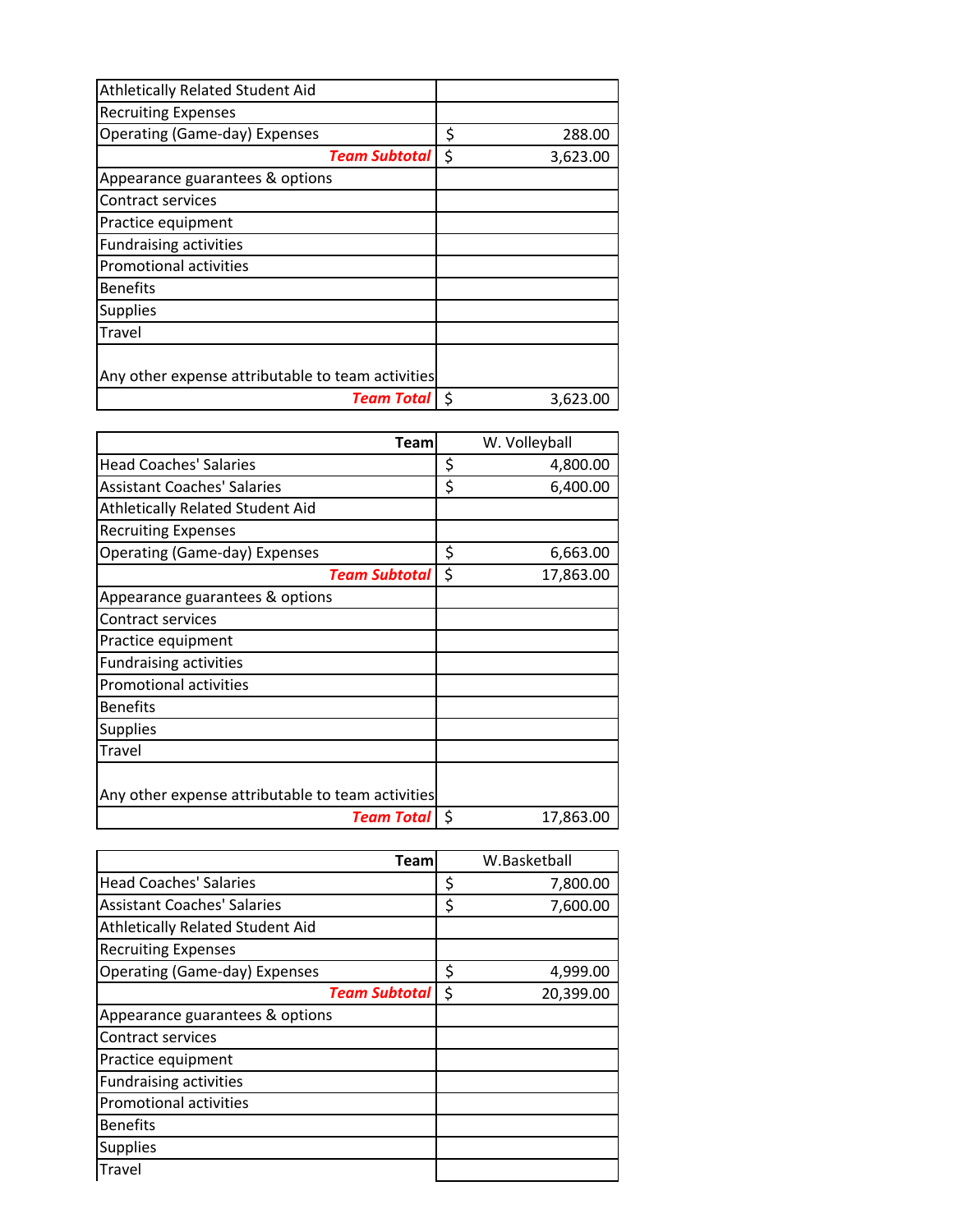| Any other expense attributable to team activities |           |
|---------------------------------------------------|-----------|
| Team Total   \$                                   | 20,399.00 |

| Team                                              | Softball        |
|---------------------------------------------------|-----------------|
| <b>Head Coaches' Salaries</b>                     | \$<br>7,800.00  |
| <b>Assistant Coaches' Salaries</b>                |                 |
| Athletically Related Student Aid                  |                 |
| <b>Recruiting Expenses</b>                        |                 |
| <b>Operating (Game-day) Expenses</b>              | \$<br>6,402.00  |
| Team Subtotal                                     | \$<br>14,202.00 |
| Appearance guarantees & options                   |                 |
| Contract services                                 |                 |
| Practice equipment                                |                 |
| <b>Fundraising activities</b>                     |                 |
| <b>Promotional activities</b>                     |                 |
| <b>Benefits</b>                                   |                 |
| <b>Supplies</b>                                   |                 |
| Travel                                            |                 |
| Any other expense attributable to team activities |                 |
| Team Total                                        | \$<br>14,202.00 |

| Team                                              | W. Bowling     |
|---------------------------------------------------|----------------|
| <b>Head Coaches' Salaries</b>                     | \$<br>1,650.00 |
| <b>Assistant Coaches' Salaries</b>                | \$<br>1,685.00 |
| Athletically Related Student Aid                  |                |
| <b>Recruiting Expenses</b>                        |                |
| <b>Operating (Game-day) Expenses</b>              | \$<br>288.00   |
| <b>Team Subtotal</b>                              | \$<br>3,623.00 |
| Appearance guarantees & options                   |                |
| Contract services                                 |                |
| Practice equipment                                |                |
| <b>Fundraising activities</b>                     |                |
| <b>Promotional activities</b>                     |                |
| <b>Benefits</b>                                   |                |
| <b>Supplies</b>                                   |                |
| Travel                                            |                |
| Any other expense attributable to team activities |                |
| <b>Team Total</b>                                 | \$<br>3,623.00 |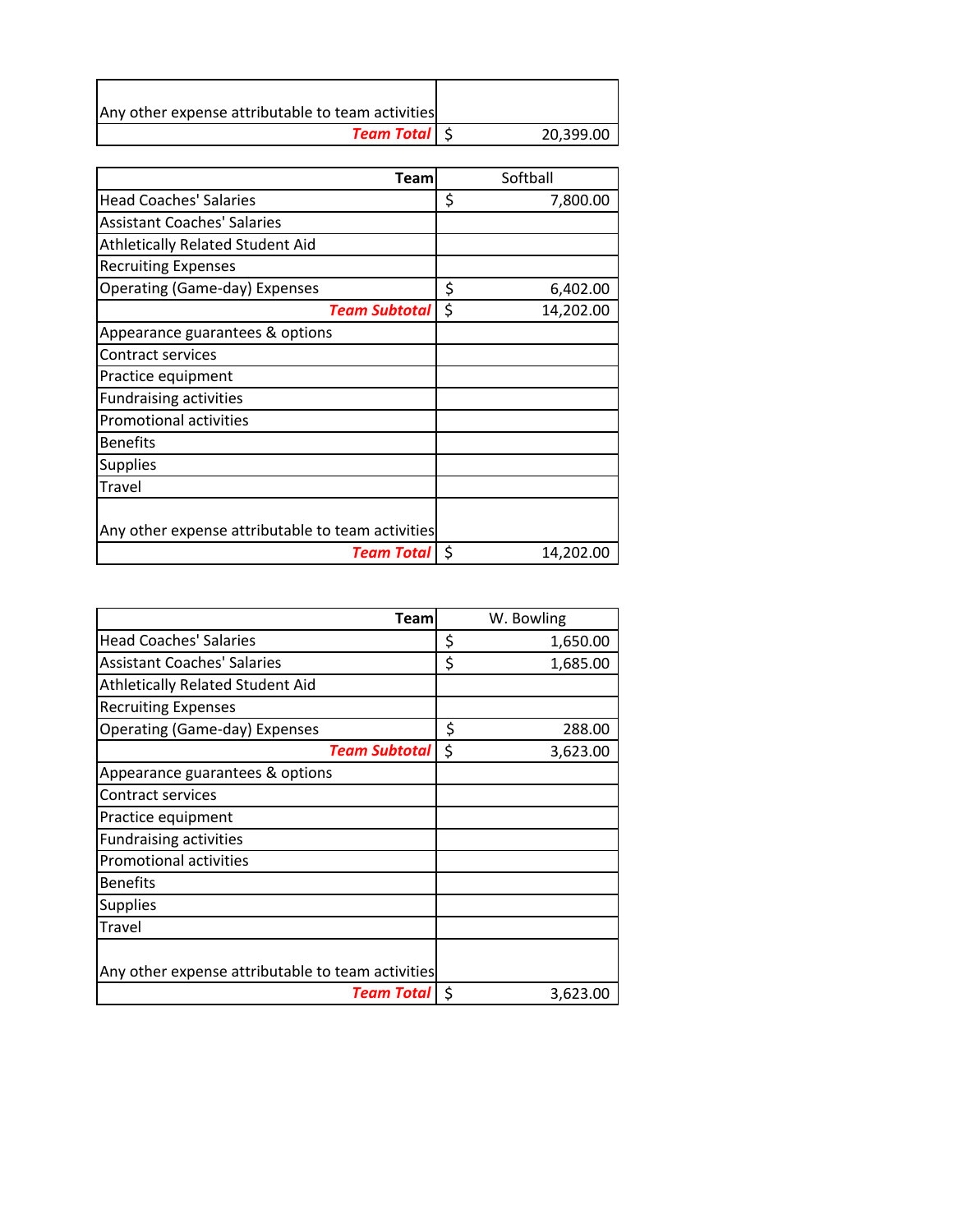#### **Recruiting Expenses**

**Recruiting Expenses:** *all expenses an institution incurs attributable to recruiting activities. This includes, but is not limited to, expenses for lodging, meals, telephone use, and transportation (including vehicles used for recruiting purposes) for both recruits and personnel engaged in recruiting, and other expenses for official and unofficial visits, and all other expenses related to recruiting.*

|                                                        | Team All Teams |
|--------------------------------------------------------|----------------|
|                                                        |                |
| Lodging                                                |                |
|                                                        |                |
| Meals                                                  |                |
|                                                        |                |
| Telephone use                                          |                |
|                                                        |                |
| Transportation                                         |                |
|                                                        |                |
| Other Expenses for official and unofficial visits      |                |
| Other Expenses related to Recruiting (e.g., printing   |                |
| recruiting materials, creating recruiting videos, mass |                |
| mailings, estimated value of trade-outs)               |                |
| Team Total                                             | none           |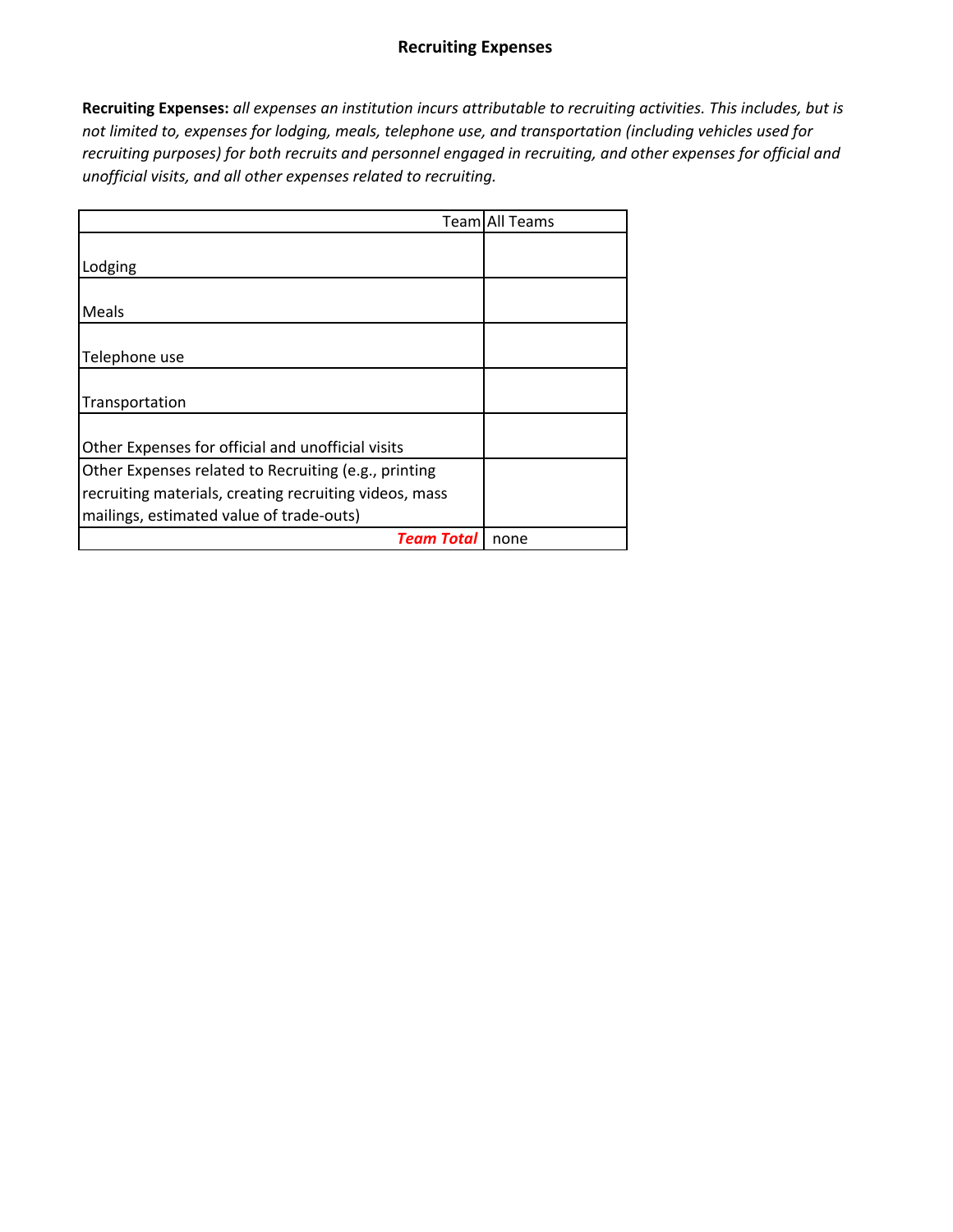## **Operating (Game‐Day) Expenses Worksheet B (For a Men's and a Women's team with a combined budget)**

Use this worksheet if the Men's team and the Women's team for the same sport have a combined budget that you cannot break out for reporting purposes. Please prorate operating (game‐day) expenses by the number of Male and Female participants. Prorating is not appropriate in cases where not all team members were included in game‐day expenses.

Enter the total operating expenses and the number of participants. The worksheet will make the calculations.

Please use these prorated operating expenses when calculating the Total Expenses and Total Revenues.

|                |                                    |              |                                             | <b>Operating Expenses</b>           |              |                                             |                                     |                |
|----------------|------------------------------------|--------------|---------------------------------------------|-------------------------------------|--------------|---------------------------------------------|-------------------------------------|----------------|
|                |                                    |              | Men's Teams                                 |                                     |              | <b>Women's Teams</b>                        |                                     |                |
| Team           | <b>Total Operating</b><br>Expenses | Participants | Expenses<br>Participant<br>Operating<br>per | Expenses<br>Operating<br>Team<br>Βy | Participants | Expenses<br>Participant<br>Operating<br>per | Expenses<br>Operating<br>Team<br>Βy | Team           |
| Baseball       |                                    | 26           | \$<br>858.65                                | \$22,325.00                         | 13           | \$512.54                                    | \$6,663.00                          | Volleyball     |
| Basketball     |                                    | 7            | \$<br>800.86                                | 5,606.00<br>S                       | 5            | 999.80<br>\$                                | \$4,999.00                          | Basketball     |
| <b>Bowling</b> |                                    | 7            | \$<br>41.14                                 | \$<br>288.00                        | 6            | 48.00<br>\$                                 | \$<br>288.00                        | <b>Bowling</b> |
| Soccer         |                                    | 22           | \$<br>48.91                                 | \$<br>1,076.00                      | 16           | \$400.13                                    | \$6,402.00                          | Softball       |
| Golf           |                                    | 5            | \$2,313.40                                  | 11,567.00<br>S.                     |              |                                             |                                     |                |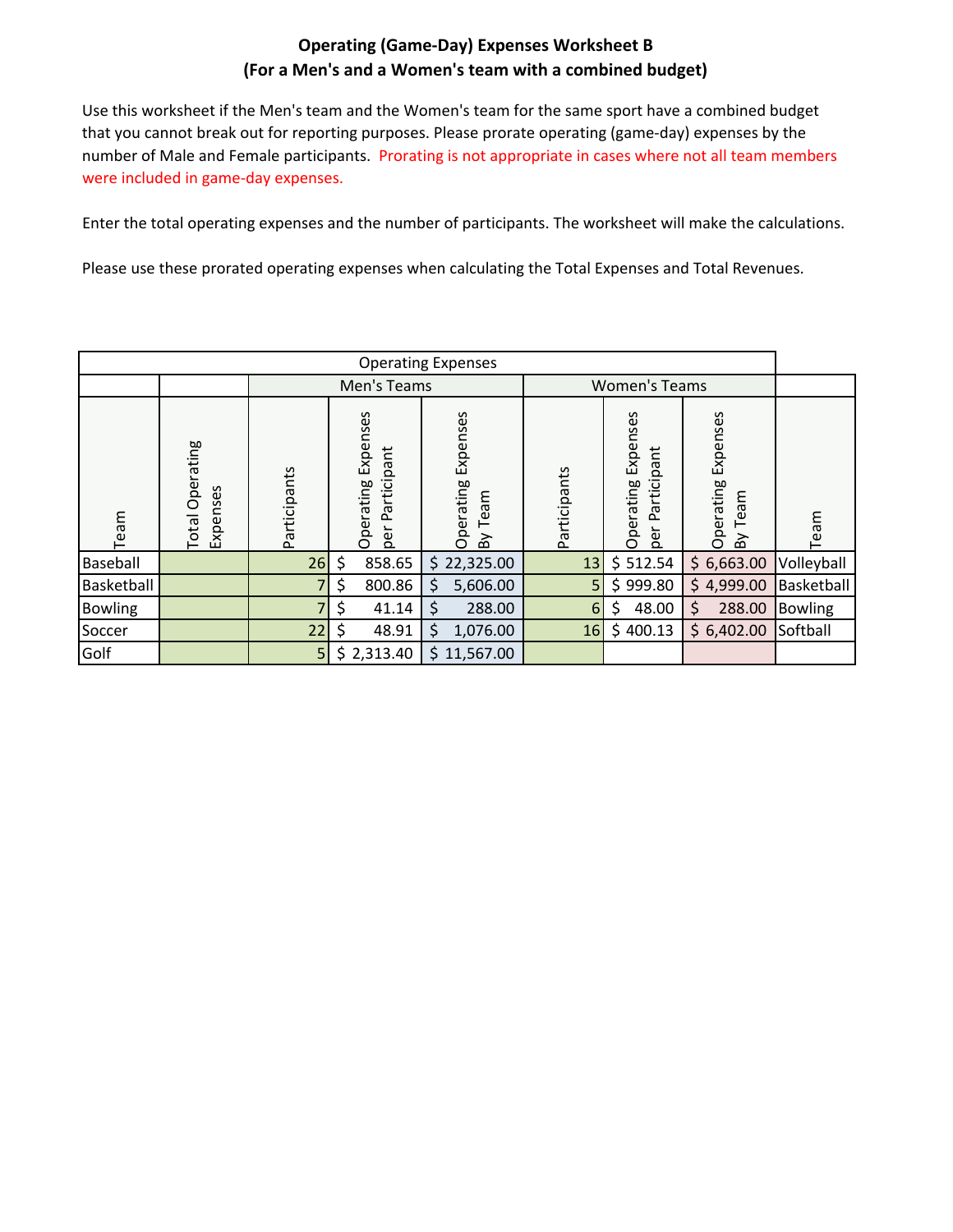**Revenues Not Allocated by Gender/Sport:** *include revenues not attributable to a particular sport or sports. Those revenues include, but are not limited to, alumni contributions to the athletic department not targeted to a particular sport or sports, investment interest income, student activity fees, and the athletics director's salary.* 

Do not include money allocated to specific team or teams

| Contributions from alumni and others                                    |                                        |
|-------------------------------------------------------------------------|----------------------------------------|
| Investment interest income                                              |                                        |
| Student activity fees                                                   | \$<br>210,417.00                       |
| Athletic Director's salary, bonuses & benefits                          | \$<br>115,208.00                       |
| Assistant Athletic Directors' salaries, bonuses &<br>benefits           | \$<br>5,034.00                         |
| Salary, bonuses & benefits for the athletic<br>department support staff |                                        |
| Trainers' salaries, bonuses & benefits                                  | \$<br>15,000.00                        |
| General administrative overhead                                         |                                        |
| Conference and NCAA dues                                                | \$<br>8,577.00                         |
| Start-up costs for teams for which there were no<br>participants        |                                        |
|                                                                         | <b>Total</b> $\binom{5}{9}$ 354,236.00 |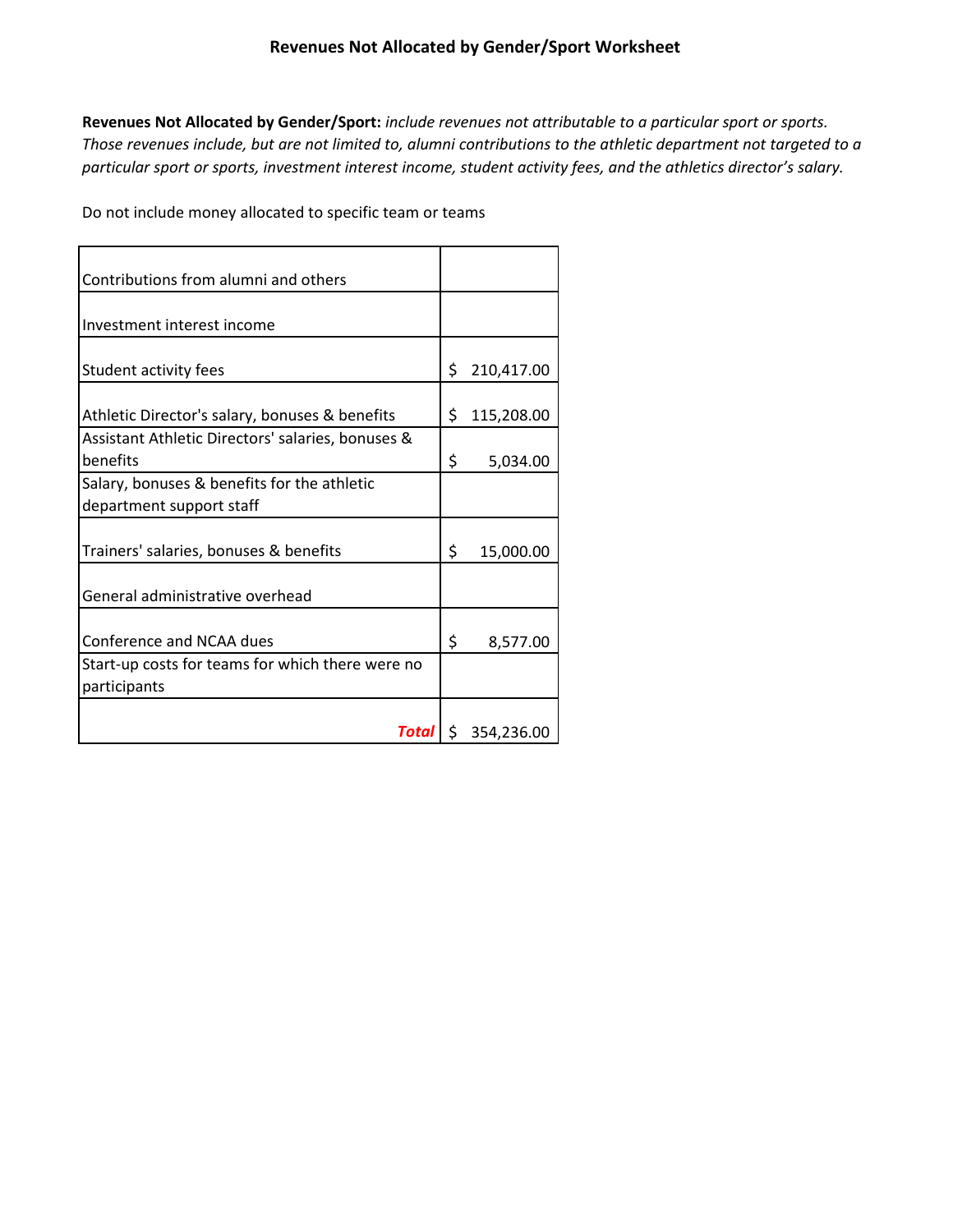**Expenses Not Allocated by Gender/Sport:** *Expenses not attributable to a particular gender or sport.*

| Athletic Director's salary, bonuses &    |                  |
|------------------------------------------|------------------|
| benefits                                 | \$<br>115,208.00 |
| Assistant Athletic Directors' salaries,  |                  |
| bonuses & benefits                       | \$<br>5,034.00   |
| Salaries, bonuses & benefits for the     |                  |
| athletic department support staff        |                  |
|                                          |                  |
| Trainers' salaries, bonuses & benefits   | \$<br>15,000.00  |
|                                          |                  |
| General administrative overhead          | \$<br>210,417.00 |
|                                          |                  |
| Conference and NCAA dues                 | \$<br>8,577.00   |
| Start-up costs for teams for which there |                  |
| were no participants                     |                  |
|                                          |                  |
| Tota                                     | 354,236.00       |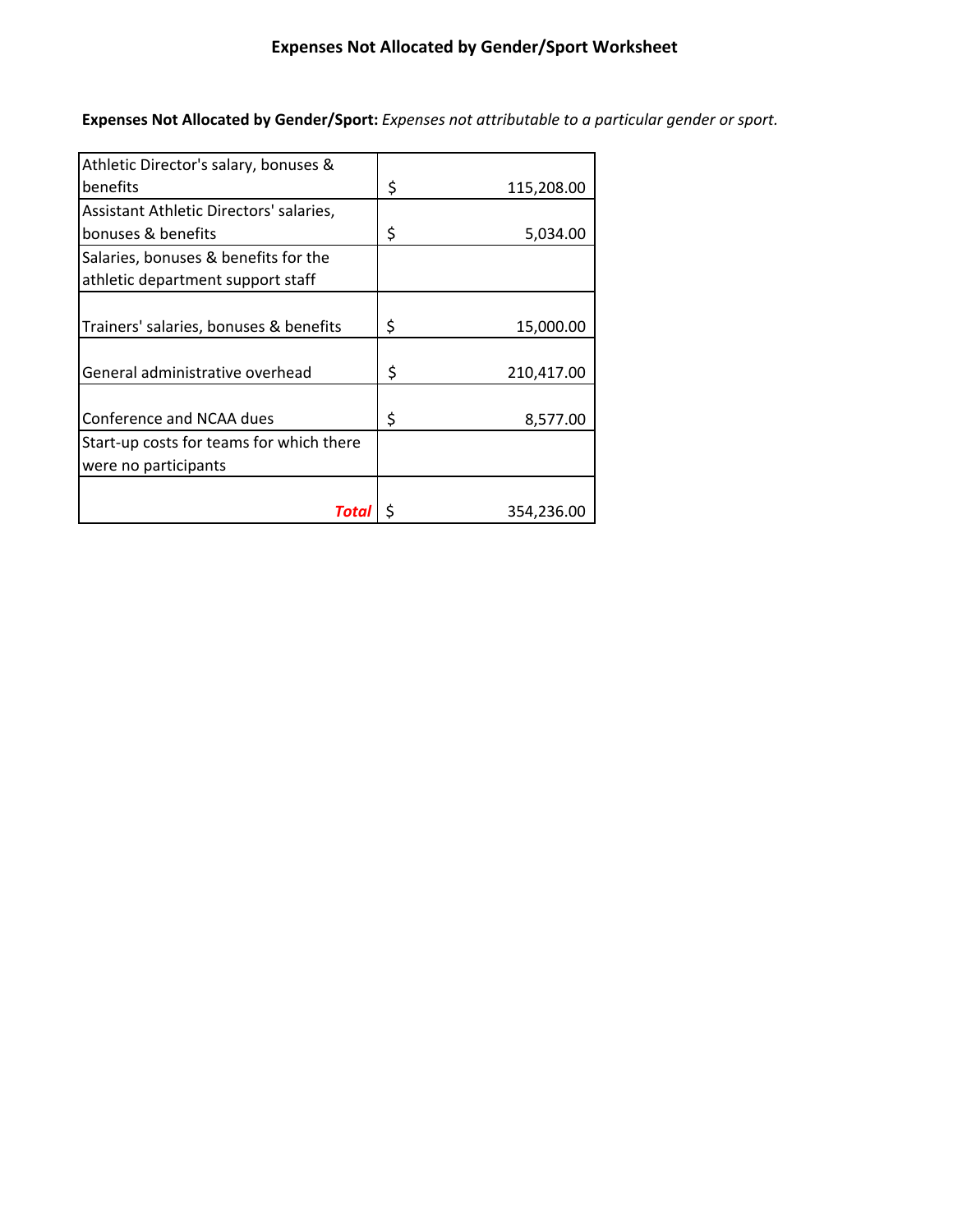### **Operating (Game‐Day) Expenses Worksheet A**

**Operating (Game‐Day) Expenses:** *all expenses an institution incurs attributable to home, away and neutral‐site intercollegiate athletic contests (commonly known as "game‐day expenses") for: (A) Lodging, meals, transportation, uniforms, and equipment for coaches, team members, support staff (including, but not limited to team managers and trainers), and others; and (B) Officials*

\*Note: Please use Operating Expenses Worksheet B if the Men's team and the Women's team for the same sport have a combined budget that you cannot break out for reporting purposes. Please prorate operating (game‐day) expenses by the number of Male and Female participants.

| Team             | Baseball       | Team             | M. Basketball  |
|------------------|----------------|------------------|----------------|
|                  |                |                  |                |
| Lodging          | \$<br>5,952.00 | Lodging          | \$             |
| Meals            | \$<br>3,321.00 | Meals            | \$<br>1,207.00 |
| Transportation   |                | Transportation   |                |
| Uniforms         |                | Uniforms         | \$<br>3,711.00 |
| Equipment        | \$<br>7,982.00 | Equipment        | \$             |
| <b>Officials</b> | \$<br>5,070.00 | <b>Officials</b> |                |
| Team Total   \$  | 22,325.00      | Team Total   \$  | 5,606.00       |

|                  | Teaml               | W. Basketball |
|------------------|---------------------|---------------|
| Lodging          |                     |               |
| <b>Meals</b>     |                     | 43.00         |
| Transportation   |                     |               |
| <b>Uniforms</b>  |                     |               |
| Equipment        |                     | 3,129.00      |
| <b>Officials</b> |                     | 1,827.00      |
|                  | <b>Team Total</b> S | 4,999.00      |

|                  | Teaml                | M. Soccer |
|------------------|----------------------|-----------|
| Lodging          |                      |           |
| <b>Meals</b>     |                      | 2,268.00  |
| Transportation   |                      |           |
| <b>Uniforms</b>  |                      |           |
| Equipment        |                      | 5,821.00  |
| <b>Officials</b> |                      | 3,478.00  |
|                  | <b>Team Total</b> \$ | 11,567.00 |

| Team            | Baseball       | Team              | M. Basketball  |
|-----------------|----------------|-------------------|----------------|
|                 | \$<br>5,952.00 | Lodging           | \$<br>421.00   |
|                 | \$<br>3,321.00 | Meals             | \$<br>1,207.00 |
| on              |                | Transportation    |                |
|                 |                | Uniforms          | \$<br>3,711.00 |
|                 | \$<br>7,982.00 | Equipment         | \$<br>267.00   |
|                 | \$<br>5,070.00 | <b>Officials</b>  |                |
| Team Total   \$ | 22,325.00      | <b>Team Total</b> | \$<br>5,606.00 |

| Team         | W. Basketball | Team                | Golf     |
|--------------|---------------|---------------------|----------|
|              |               | Lodging             |          |
|              | 43.00         | <b>Meals</b>        |          |
| on           |               | Transportation      |          |
|              |               | Uniforms            |          |
|              | 3,129.00      | Equipment           | 1,076.00 |
|              | 1,827.00      | <b>Officials</b>    |          |
| Team Total S | 4,999.00      | <b>Team Total</b> S | 1,076.00 |

| Team                | M. Soccer | Teaml                | Softball |
|---------------------|-----------|----------------------|----------|
|                     |           | Lodging              |          |
|                     | 2,268.00  | <b>Meals</b>         | 706.00   |
| on                  |           | Transportation       |          |
|                     |           | <b>Uniforms</b>      |          |
|                     | 5,821.00  | Equipment            | 2,710.00 |
|                     | 3,478.00  | <b>Officials</b>     | 2,986.00 |
| <b>Team Total</b> S | 11,567.00 | <b>Team Total</b> \$ | 6,402.00 |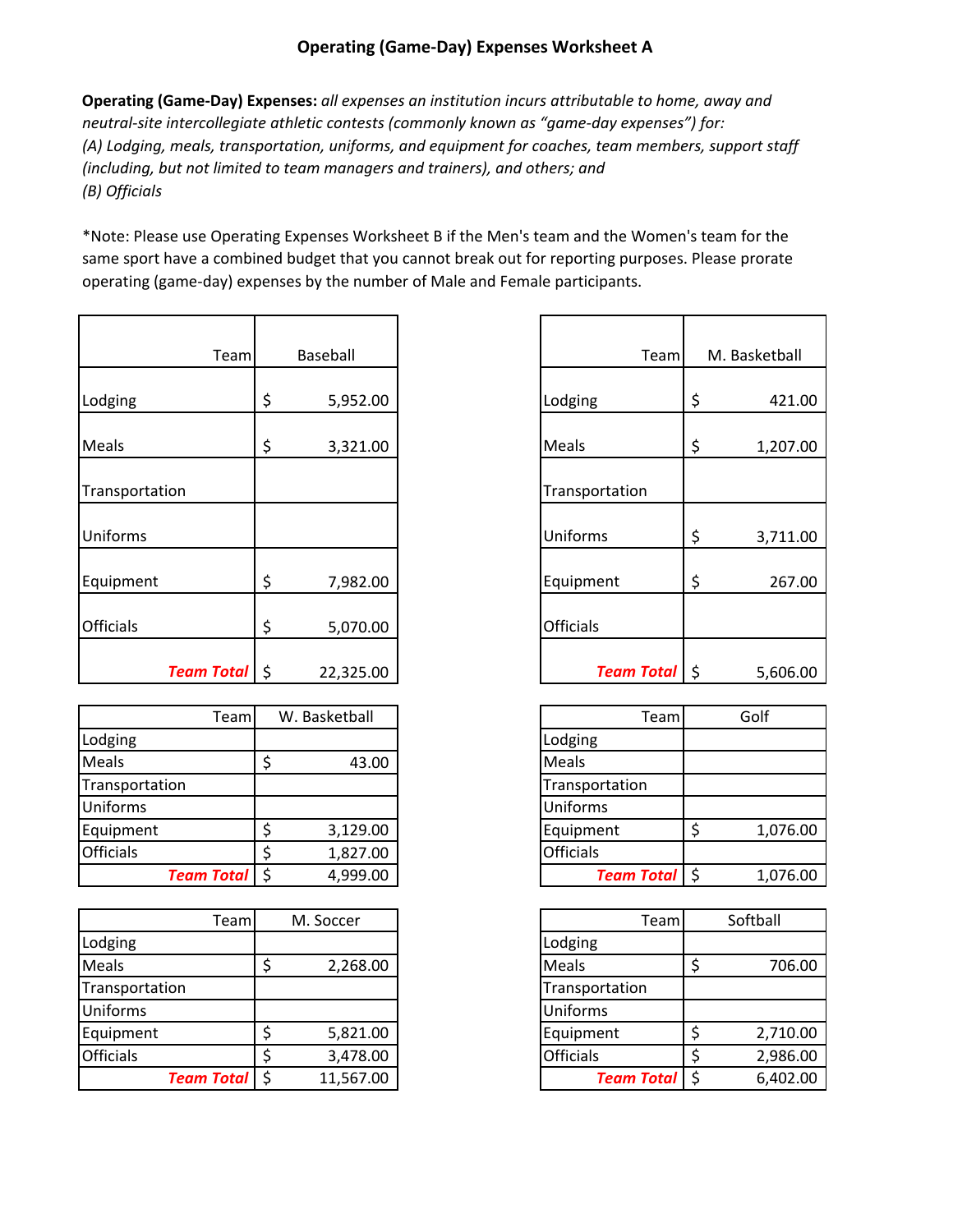# **Operating (Game‐Day) Expenses Worksheet A**

|                  | Teaml                | W. Volleyball |
|------------------|----------------------|---------------|
| Lodging          |                      |               |
| <b>Meals</b>     |                      | 583.00        |
| Transportation   |                      | 165.00        |
| <b>Uniforms</b>  |                      |               |
| Equipment        |                      | 2,719.00      |
| <b>Officials</b> |                      | 3,196.00      |
|                  | <b>Team Total</b> \$ | 6,663.00      |

| Teaml                |  | Team              |
|----------------------|--|-------------------|
| Lodging              |  | Lodging           |
| <b>Meals</b>         |  | Meals             |
| Transportation       |  | Transportation    |
| Uniforms             |  | Uniforms          |
| Equipment            |  | Equipment         |
| <b>Officials</b>     |  | <b>Officials</b>  |
| <b>Team Total</b> \$ |  | <b>Team Total</b> |

| Teaml             |  | Team              |
|-------------------|--|-------------------|
| Lodging           |  | Lodging           |
| <b>Meals</b>      |  | Meals             |
| Transportation    |  | Transportation    |
| <b>Uniforms</b>   |  | Uniforms          |
| Equipment         |  | Equipment         |
| <b>Officials</b>  |  | <b>Officials</b>  |
| <b>Team Total</b> |  | <b>Team Total</b> |

| Teaml               |  | Team              |
|---------------------|--|-------------------|
| Lodging             |  | Lodging           |
| Meals               |  | Meals             |
| Transportation      |  | Transportation    |
| Uniforms            |  | Uniforms          |
| Equipment           |  | Equipment         |
| <b>Officials</b>    |  | <b>Officials</b>  |
| <b>Team Total</b> S |  | <b>Team Total</b> |

| Team            | W. Volleyball | Teaml               | <b>Bowling</b> |
|-----------------|---------------|---------------------|----------------|
|                 |               | Lodging             |                |
|                 | 583.00        | Meals               |                |
| on              | 165.00        | Transportation      |                |
|                 |               | <b>Uniforms</b>     |                |
|                 | 2,719.00      | Equipment           | 575.00         |
|                 | 3,196.00      | <b>Officials</b>    |                |
| Team Total   \$ | 6,663.00      | <b>Team Total</b> S | 575.00         |

| Team            |  | Team             |  |
|-----------------|--|------------------|--|
|                 |  | Lodging          |  |
|                 |  | <b>Meals</b>     |  |
| on              |  | Transportation   |  |
|                 |  | Uniforms         |  |
|                 |  | Equipment        |  |
|                 |  | <b>Officials</b> |  |
| Team Total   \$ |  | Team Total \$    |  |

| Team         |  | Team             |  |
|--------------|--|------------------|--|
|              |  | Lodging          |  |
|              |  | <b>Meals</b>     |  |
| on           |  | Transportation   |  |
|              |  | Uniforms         |  |
|              |  | Equipment        |  |
|              |  | <b>Officials</b> |  |
| Team Total S |  | Team Total \$    |  |

| Team            |  | Team             |  |
|-----------------|--|------------------|--|
|                 |  | Lodging          |  |
|                 |  | Meals            |  |
| on              |  | Transportation   |  |
|                 |  | Uniforms         |  |
|                 |  | Equipment        |  |
|                 |  | <b>Officials</b> |  |
| Team Total   \$ |  | Team Total \$    |  |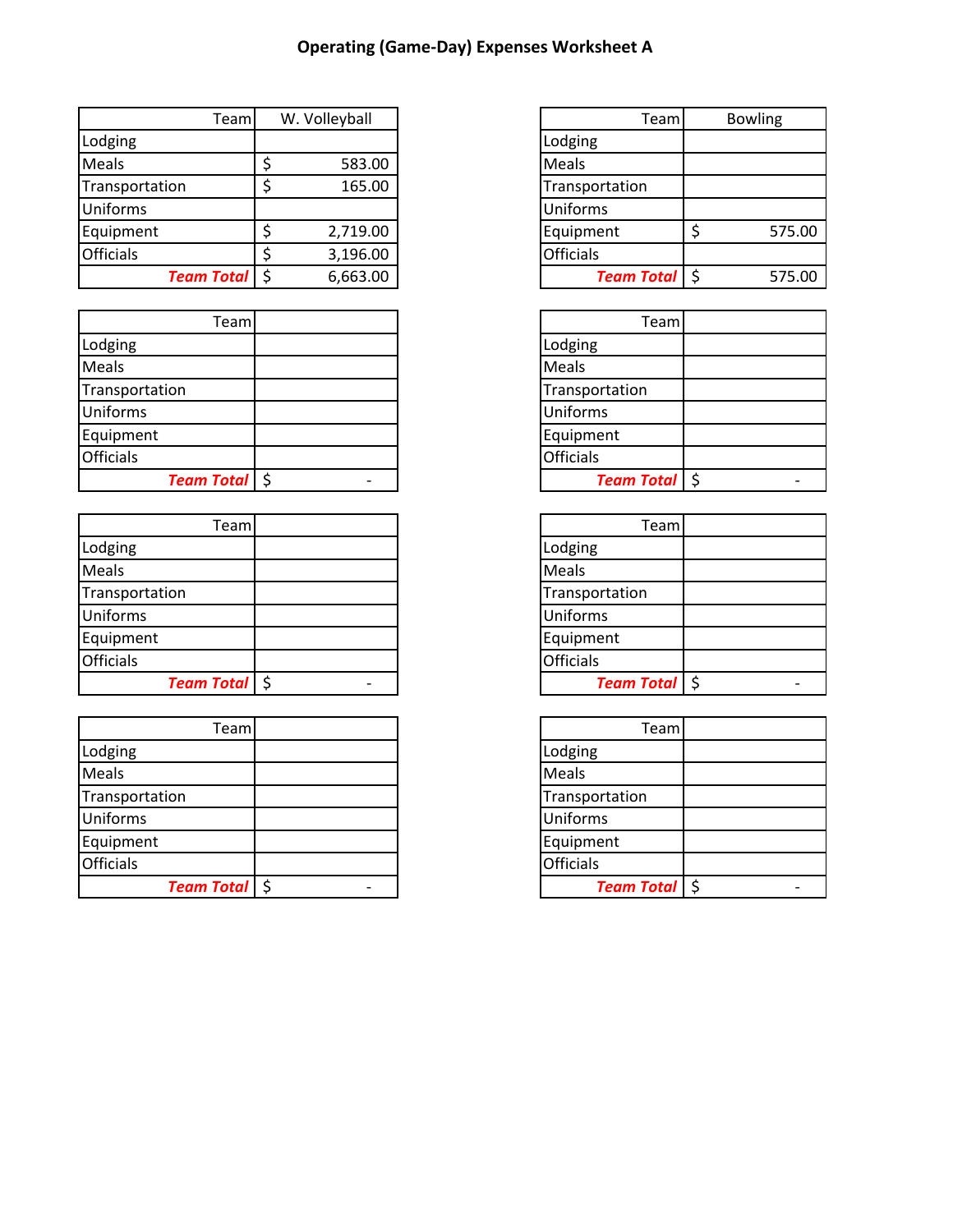**Coaches' Salaries:** *all wages and bonuses the institution pays an individual for coaching.*

Include only institutional compensation. (Do not include benefits in this calculation. Benefits should be included along with salaries and bonuses on the Total Revenues and Total Expenses screens.)

|                                                                                                                          | Team Baseball |           |  |
|--------------------------------------------------------------------------------------------------------------------------|---------------|-----------|--|
| Wages for coaching                                                                                                       | \$            | 23,120.00 |  |
| Bonuses for coaching                                                                                                     |               |           |  |
| Other institutional compensation for coaching<br>from activities such as sports camps, TV shows,<br>shoe contracts, etc. |               |           |  |
| Third Party money paid to the school to pay for<br>any or all of coach's salary                                          |               |           |  |
| <b>Team Tota</b>                                                                                                         |               | 23.120.00 |  |

Average Salary = Total coaches' salaries/number of paid positions  $\frac{1}{5}$  7,706.67

|                                                 | Team M. Basketball |
|-------------------------------------------------|--------------------|
| Wages for coaching                              | 19,450.00          |
| Bonuses for coaching                            |                    |
| Other institutional compensation for coaching   |                    |
| from activities such as sports camps, TV shows, |                    |
| shoe contracts, etc.                            |                    |
| Third Party money paid to the school to pay for |                    |
| any or all of coach's salary                    |                    |
| <b>Team Tota</b>                                | 19,450.0           |

Average Salary = Total coaches' salaries/number of paid positions  $\frac{5}{5}$  6,483.33

|                                                 | Team M. Soccer |
|-------------------------------------------------|----------------|
| <b>Wages for coaching</b>                       | 11,900.00      |
| Bonuses for coaching                            |                |
| Other institutional compensation for coaching   |                |
| from activities such as sports camps, TV shows, |                |
| shoe contracts, etc.                            |                |
| Third Party money paid to the school to pay for |                |
| any or all of coach's salary                    |                |
| <b>Team Tota</b>                                |                |

Average Salary = Total coaches' salaries/number of paid positions \$5,950.00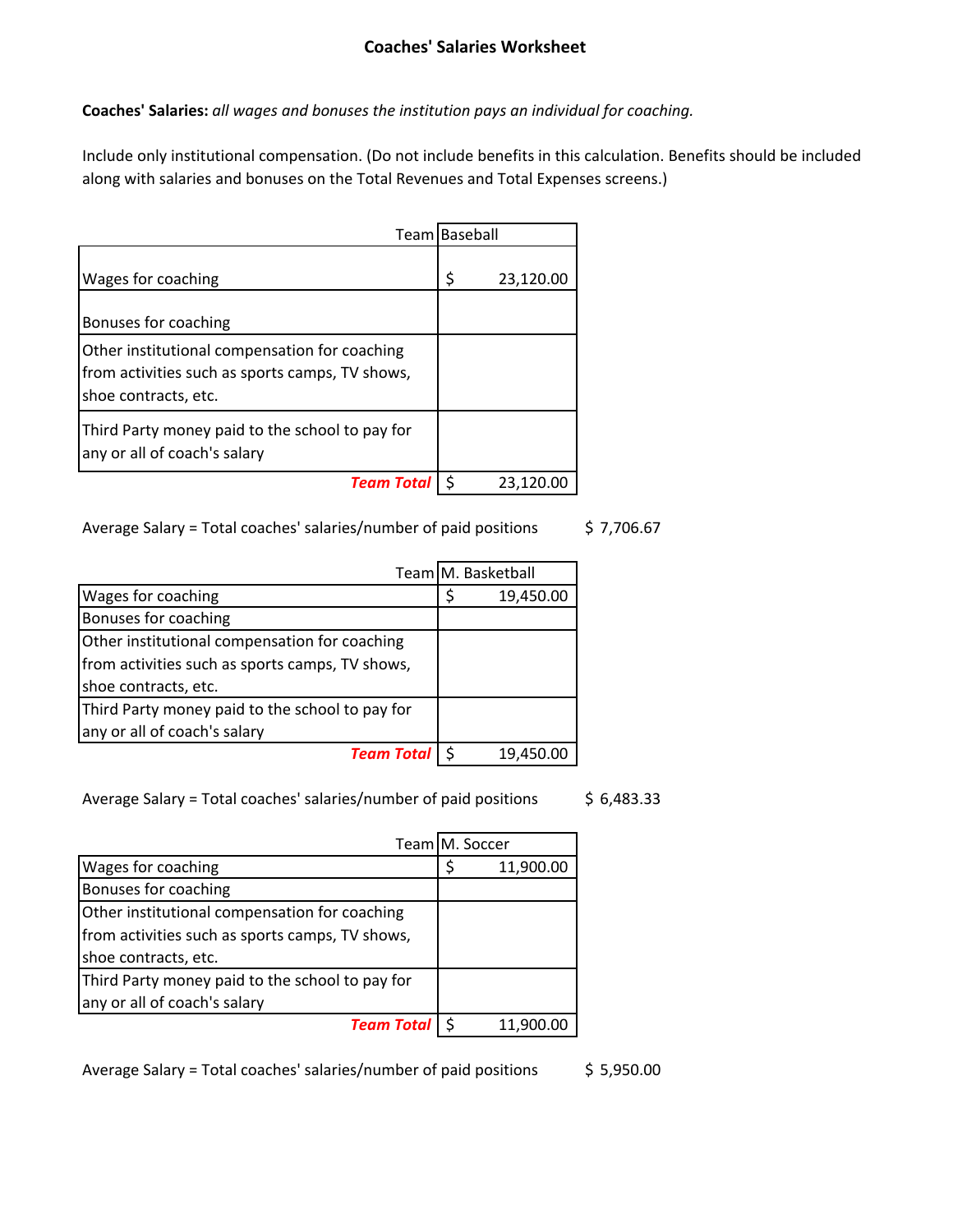#### **Coaches' Salaries Worksheet**

|                                                 | Team M. Golf |           |
|-------------------------------------------------|--------------|-----------|
| Wages for coaching                              |              | 10,820.00 |
| Bonuses for coaching                            |              |           |
| Other institutional compensation for coaching   |              |           |
| from activities such as sports camps, TV shows, |              |           |
| shoe contracts, etc.                            |              |           |
| Third Party money paid to the school to pay for |              |           |
| any or all of coach's salary                    |              |           |
| <b>Team Tota</b>                                |              | 10.820.0  |

Average Salary = Total coaches' salaries/number of paid positions \$5,410.00

| Team                                            |  |
|-------------------------------------------------|--|
| Wages for coaching                              |  |
| Bonuses for coaching                            |  |
| Other institutional compensation for coaching   |  |
| from activities such as sports camps, TV shows, |  |
| shoe contracts, etc.                            |  |
| Third Party money paid to the school to pay for |  |
| any or all of coach's salary                    |  |
| Team Tota                                       |  |

Average Salary = Total coaches' salaries/number of paid positions

|                                                 | <b>Team Bowling</b> |          |
|-------------------------------------------------|---------------------|----------|
| Wages for coaching                              |                     | 6,670.00 |
| Bonuses for coaching                            |                     |          |
| Other institutional compensation for coaching   |                     |          |
| from activities such as sports camps, TV shows, |                     |          |
| shoe contracts, etc.                            |                     |          |
| Third Party money paid to the school to pay for |                     |          |
| any or all of coach's salary                    |                     |          |
| <b>Team Total</b>                               |                     |          |

Average Salary = Total coaches' salaries/number of paid positions \$ 2,223.33

|                                                 |  | Team W. Volleyball |
|-------------------------------------------------|--|--------------------|
| Wages for coaching                              |  | 9,040.00           |
| Bonuses for coaching                            |  |                    |
| Other institutional compensation for coaching   |  |                    |
| from activities such as sports camps, TV shows, |  |                    |
| shoe contracts, etc.                            |  |                    |
| Third Party money paid to the school to pay for |  |                    |
| any or all of coach's salary                    |  |                    |
| <b>Team Tota</b>                                |  |                    |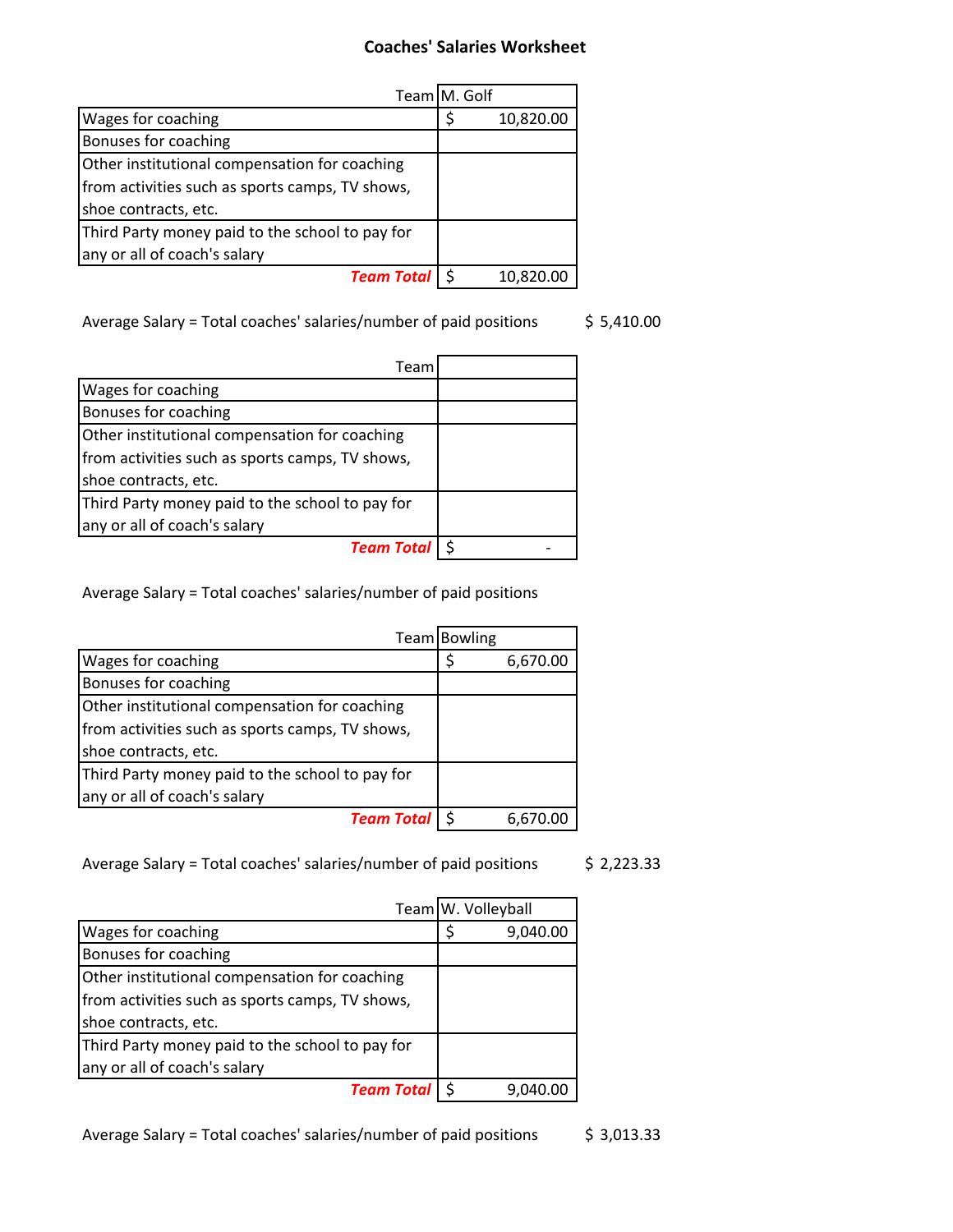|                                                 | Team W. Basketball |           |
|-------------------------------------------------|--------------------|-----------|
| Wages for coaching                              |                    | 15,400.00 |
| Bonuses for coaching                            |                    |           |
| Other institutional compensation for coaching   |                    |           |
| from activities such as sports camps, TV shows, |                    |           |
| shoe contracts, etc.                            |                    |           |
| Third Party money paid to the school to pay for |                    |           |
| any or all of coach's salary                    |                    |           |
| <b>Team Tota</b>                                |                    | 15,400.00 |

Average Salary = Total coaches' salaries/number of paid positions \$ 5,133.33

| Team Softball                                   |  |          |
|-------------------------------------------------|--|----------|
| Wages for coaching                              |  | 7,800.00 |
| Bonuses for coaching                            |  |          |
| Other institutional compensation for coaching   |  |          |
| from activities such as sports camps, TV shows, |  |          |
| shoe contracts, etc.                            |  |          |
| Third Party money paid to the school to pay for |  |          |
| any or all of coach's salary                    |  |          |
| <b>Team Tota</b>                                |  | 7.80     |

Average Salary = Total coaches' salaries/number of paid positions \$7,800.00

| Team                                            |  |
|-------------------------------------------------|--|
| Wages for coaching                              |  |
| Bonuses for coaching                            |  |
| Other institutional compensation for coaching   |  |
| from activities such as sports camps, TV shows, |  |
| shoe contracts, etc.                            |  |
| Third Party money paid to the school to pay for |  |
| any or all of coach's salary                    |  |
| <b>Team Tota</b>                                |  |

Average Salary = Total coaches' salaries/number of paid positions